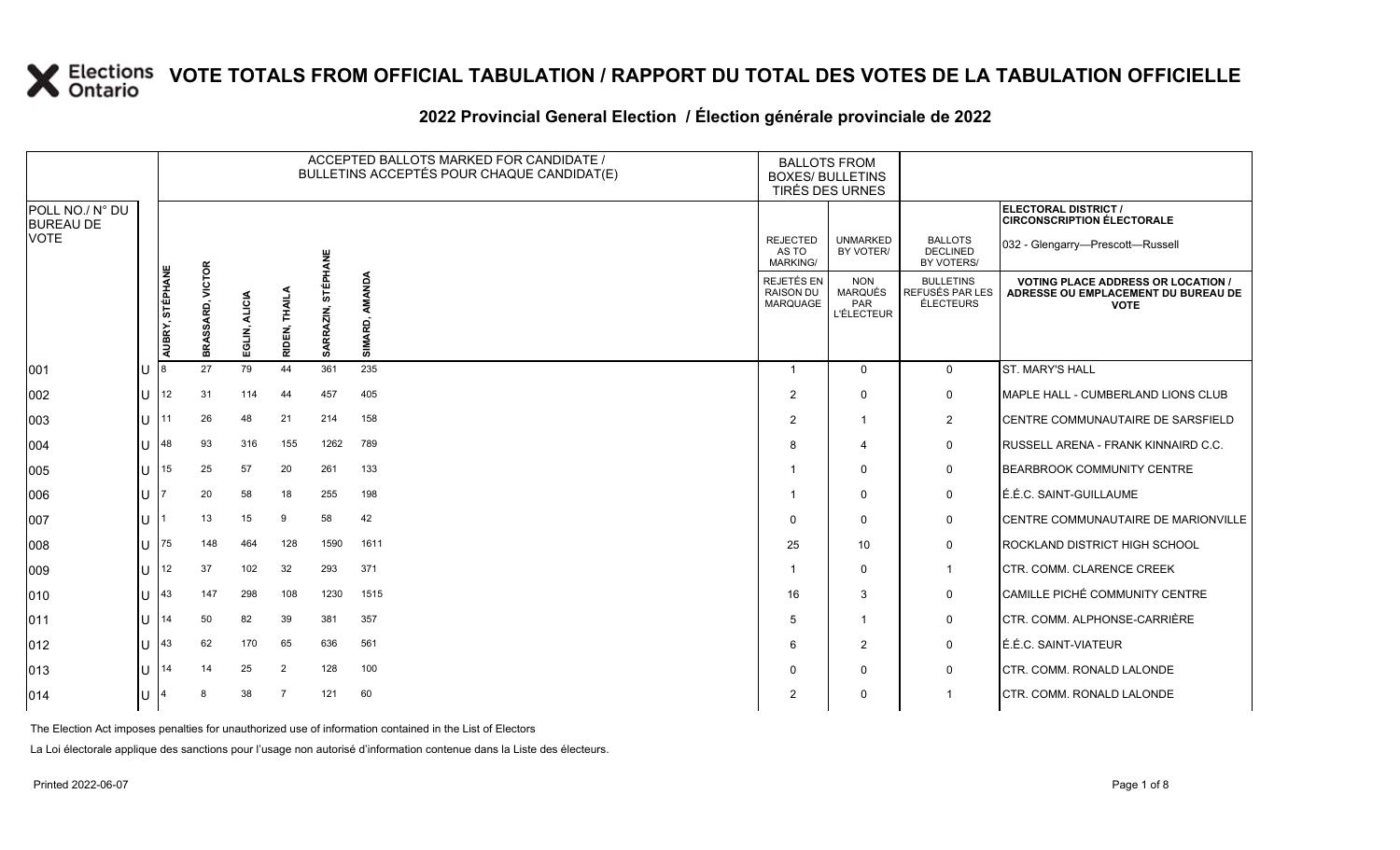### **2022 Provincial General Election / Élection générale provinciale de 2022**

|                                     |                                |                                  |                         |                        |                       | ACCEPTED BALLOTS MARKED FOR CANDIDATE /<br>BULLETINS ACCEPTÉS POUR CHAQUE CANDIDAT(E) | <b>BALLOTS FROM</b><br><b>BOXES/ BULLETINS</b><br>TIRÉS DES URNES |                                                   |                                                  |                                                                                                 |
|-------------------------------------|--------------------------------|----------------------------------|-------------------------|------------------------|-----------------------|---------------------------------------------------------------------------------------|-------------------------------------------------------------------|---------------------------------------------------|--------------------------------------------------|-------------------------------------------------------------------------------------------------|
| POLL NO./ N° DU<br><b>BUREAU DE</b> |                                |                                  |                         |                        |                       |                                                                                       |                                                                   |                                                   |                                                  | ELECTORAL DISTRICT /<br><b>CIRCONSCRIPTION ÉLECTORALE</b>                                       |
| <b>VOTE</b>                         |                                |                                  |                         |                        |                       |                                                                                       | <b>REJECTED</b><br>AS TO<br><b>MARKING/</b>                       | <b>UNMARKED</b><br>BY VOTER/                      | <b>BALLOTS</b><br><b>DECLINED</b><br>BY VOTERS/  | 032 - Glengarry-Prescott-Russell                                                                |
|                                     | AUBRY, STÉPHANE                | <b>VICTOR</b><br>SSARI<br>≵<br>≃ | <b>ALICIA</b><br>EGLIN, | <b>THAIL</b><br>RIDEN, | STÉPHANE<br>SARRAZIN, | SIMARD, AMANDA                                                                        | REJETÉS EN<br><b>RAISON DU</b><br><b>MARQUAGE</b>                 | <b>NON</b><br>MARQUÉS<br><b>PAR</b><br>L'ÉLECTEUR | <b>BULLETINS</b><br>REFUSÉS PAR LES<br>ÉLECTEURS | <b>VOTING PLACE ADDRESS OR LOCATION /</b><br>ADRESSE OU EMPLACEMENT DU BUREAU DE<br><b>VOTE</b> |
| 015                                 | $U$ 14                         | 43                               | 103                     | 32                     | 465                   | 373                                                                                   | $\mathbf{3}$                                                      | $\overline{2}$                                    | $\mathbf 0$                                      | CTR. COMM. LUCIEN-DELORME                                                                       |
| 016                                 | $\parallel$   $\parallel$   22 | 38                               | 75                      | 16                     | 350                   | 385                                                                                   | -3                                                                | 2                                                 | $\overline{1}$                                   | <b>CENTRE COMM. DE BOURGET</b>                                                                  |
| 017                                 | U 33                           | 72                               | 125                     | 51                     | 656                   | 824                                                                                   | 10                                                                | $\overline{2}$                                    | $\mathbf 0$                                      | L'ACADÉMIE DE LA SEIGNEURIE                                                                     |
| 018                                 | $\lfloor \rfloor$   15         | 36                               | 37                      | 17                     | 186                   | 319                                                                                   | 5                                                                 | 2                                                 | 0                                                | CTR. COMM. ST. ALBERT                                                                           |
| 019                                 |                                | 3                                | 9                       | $\overline{2}$         | 84                    | 65                                                                                    | $\Omega$                                                          | 0                                                 | $\overline{1}$                                   | <b>CENTRE COMMUNAUTAIRE DE TREADWELL</b>                                                        |
| 020                                 |                                | 9                                | 5                       | 8                      | 97                    | 67                                                                                    | 3                                                                 | $\Omega$                                          | $\mathbf 0$                                      | <b>ICENTRE COMMUNAUTAIRE DE TREADWELL</b>                                                       |
| 021                                 | 1110                           | 15                               | 14                      | $\overline{4}$         | 100                   | 98                                                                                    | $\mathbf 0$                                                       | $\mathbf 0$                                       | 0                                                | FORUM DE CURRAN                                                                                 |
| 022                                 | 11117                          | 33                               | 46                      | 29                     | 312                   | 235                                                                                   | $\boldsymbol{\Delta}$                                             | 1                                                 | 0                                                | <b>CLUB D'AGE D'OR RENAISSANCE</b>                                                              |
| 023                                 | $11$ 21                        | 48                               | 74                      | 29                     | 315                   | 202                                                                                   | $\overline{2}$                                                    | $\Omega$                                          | 0                                                | <b>CENTRE COMMUNAUTAIRE DE</b><br><b>PLANTAGENET</b>                                            |
| 024                                 |                                | 5                                | $6\phantom{1}6$         | 5                      | 148                   | 91                                                                                    | $\overline{2}$                                                    | $\Omega$                                          | 0                                                | CTR. COMM. MRG JOSEPH CHARBONNEAU                                                               |
| 025                                 |                                | 35                               | 44                      | 38                     | 559                   | 436                                                                                   | 6                                                                 | 2                                                 | 0                                                | É.É.C SAINT-VICTOR                                                                              |
| 026                                 |                                | 11                               | 14                      | 2                      | 101                   | 62                                                                                    | $\boldsymbol{\Delta}$                                             | 1                                                 | $\mathsf{O}$                                     | <b>ICENTRE COMMUNAUTAIRE CALEDONIA</b>                                                          |
| 027                                 |                                | 11                               | 12                      | 6                      | 101                   | 49                                                                                    | $\overline{2}$                                                    | 0                                                 | 0                                                | <b>CENTRE COMMUNAUTAIRE CALEDONIA</b>                                                           |
| 028                                 |                                | 28                               | 28                      | 8                      | 180                   | 36                                                                                    | $\overline{2}$                                                    | 0                                                 | $\mathbf 0$                                      | MAXVILLE & DISTRICT SPORTS COMPLEX                                                              |

The Election Act imposes penalties for unauthorized use of information contained in the List of Electors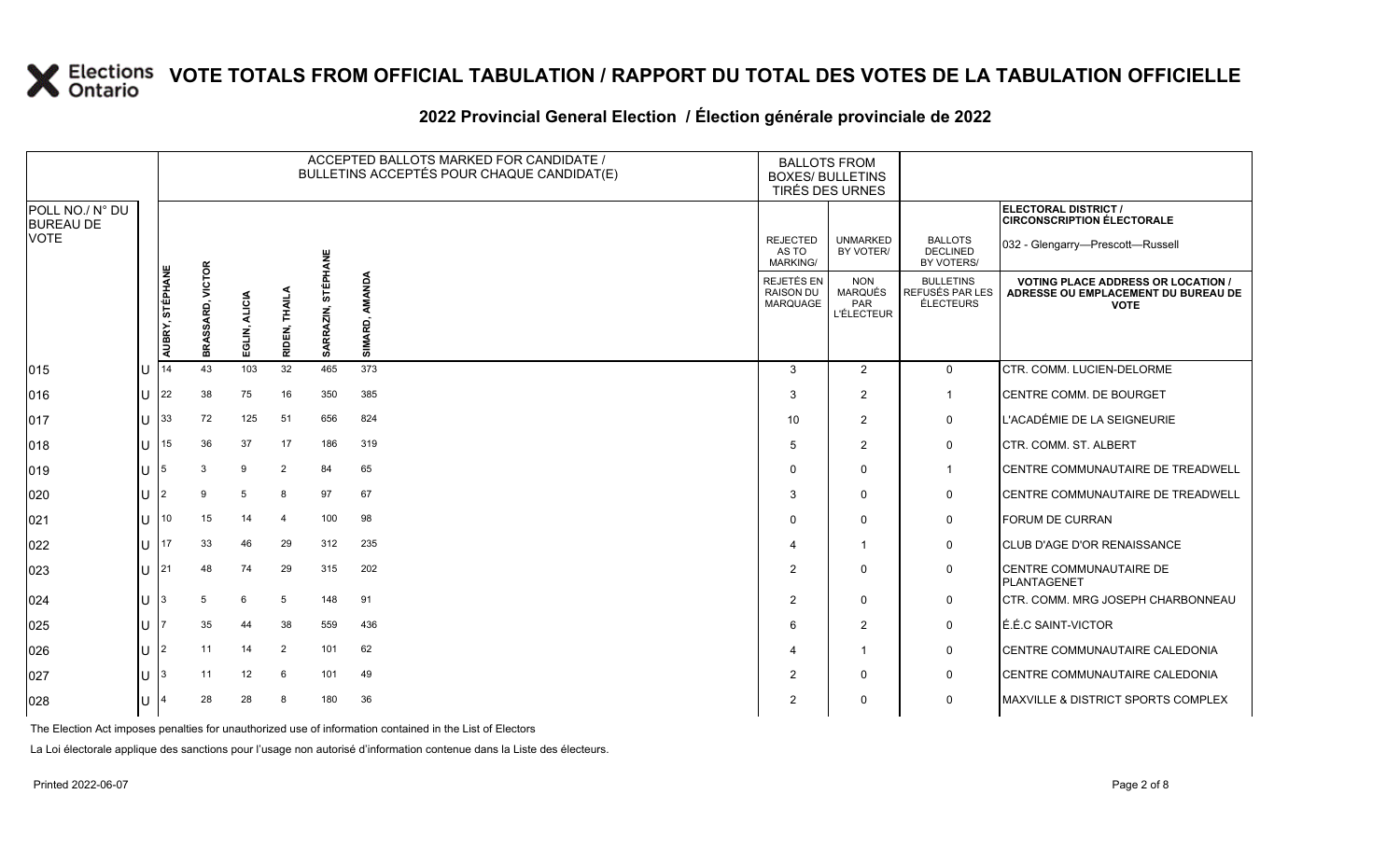### **2022 Provincial General Election / Élection générale provinciale de 2022**

|                                     |                 |                  |                |                  |                          | ACCEPTED BALLOTS MARKED FOR CANDIDATE /<br>BULLETINS ACCEPTÉS POUR CHAQUE CANDIDAT(E) | <b>BALLOTS FROM</b><br><b>BOXES/ BULLETINS</b><br>TIRÉS DES URNES |                                                          |                                                  |                                                                                                 |
|-------------------------------------|-----------------|------------------|----------------|------------------|--------------------------|---------------------------------------------------------------------------------------|-------------------------------------------------------------------|----------------------------------------------------------|--------------------------------------------------|-------------------------------------------------------------------------------------------------|
| POLL NO./ N° DU<br><b>BUREAU DE</b> |                 |                  |                |                  |                          |                                                                                       |                                                                   |                                                          |                                                  | ELECTORAL DISTRICT /<br><b>CIRCONSCRIPTION ÉLECTORALE</b>                                       |
| <b>VOTE</b>                         |                 |                  |                |                  | HANE                     |                                                                                       | <b>REJECTED</b><br>AS TO<br><b>MARKING/</b>                       | <b>UNMARKED</b><br>BY VOTER/                             | <b>BALLOTS</b><br><b>DECLINED</b><br>BY VOTERS/  | 032 - Glengarry-Prescott-Russell                                                                |
|                                     | AUBRY, STÉPHANE | BRASSARD, VICTOR | EGLIN, ALICIA  | THAIL.<br>RIDEN, | <b>STÉP</b><br>SARRAZIN, | AMANDA<br>SIMARD,                                                                     | REJETÉS EN<br><b>RAISON DU</b><br>MARQUAGE                        | <b>NON</b><br><b>MARQUÉS</b><br>PAR<br><b>L'ÉLECTEUR</b> | <b>BULLETINS</b><br>REFUSÉS PAR LES<br>ÉLECTEURS | <b>VOTING PLACE ADDRESS OR LOCATION /</b><br>ADRESSE OU EMPLACEMENT DU BUREAU DE<br><b>VOTE</b> |
| 029                                 |                 | 9                | 24             | 12               | 177                      | 43                                                                                    | $\Omega$                                                          | $\mathbf{0}$                                             | $\mathbf{0}$                                     | <b>IMAXVILLE &amp; DISTRICT SPORTS COMPLEX</b>                                                  |
| 030                                 |                 |                  | $\overline{7}$ | 5                | 66                       | 20                                                                                    | $\Omega$                                                          | $\mathbf{0}$                                             | $\overline{2}$                                   | <b>CASSBURN CHURCH HALL</b>                                                                     |
| 031                                 |                 | $\Omega$         | 13             | 6                | 80                       | 50                                                                                    | -1                                                                | 0                                                        | 0                                                | <b>CASSBURN CHURCH HALL</b>                                                                     |
| 032                                 | 10              | 21               | 29             | 17               | 119                      | 49                                                                                    | $\Omega$                                                          | $\Omega$                                                 | $\mathbf 0$                                      | <b>APPLE HILL COMM. CTR.</b>                                                                    |
| 033                                 | 26              | 46               | 83             | 60               | 421                      | 244                                                                                   | 5                                                                 | $\mathbf{0}$                                             | $\overline{2}$                                   | <b>VANKLEEK HILL ARENA</b>                                                                      |
| 034                                 | 15              | 47               | 54             | 35               | 447                      | 542                                                                                   | 5                                                                 | $\overline{7}$                                           | 0                                                | É.É.C. SAINT-JEAN-BAPTISTE                                                                      |
| 035                                 | 17              | 47               | 75             | 30               | 322                      | 439                                                                                   | $\boldsymbol{\Delta}$                                             | 1                                                        | $\mathbf 0$                                      | É.S.C. RÉGIONALE DE HAWKESBURY                                                                  |
| 036                                 |                 | 18               | 12             | 12               | 40                       | 19                                                                                    | $\overline{2}$                                                    | $\Omega$                                                 | 0                                                | <b>ICENTRE LOCHIEL CENTRE</b>                                                                   |
| 037                                 | 6               | 25               | 5              | 10               | 83                       | 38                                                                                    | $\overline{2}$                                                    | $\mathbf{0}$                                             | 0                                                | <b>CENTRE LOCHIEL CENTRE</b>                                                                    |
| 038                                 |                 | 16               | 13             | 6                | 68                       | 25                                                                                    | $\Omega$                                                          | $\mathbf 0$                                              | 0                                                | DALKEITH RECREATION CENTRE                                                                      |
| 039                                 | 12              | 17               | 19             | 16               | 64                       | 40                                                                                    |                                                                   | 1                                                        | 0                                                | DALKEITH RECREATION CENTRE                                                                      |
| 040                                 | 19              | 44               | 70             | 27               | 364                      | 468                                                                                   | 6                                                                 | 10                                                       | 0                                                | ÉCOLE SECONDAIRE PUBLIQUE LE SOMMET                                                             |
| 041                                 | 16              | 65               | 52             | 37               | 346                      | 430                                                                                   | $\overline{7}$                                                    | 1                                                        | $\mathsf{O}$                                     | IC.É.F.E.O. HAWKESBURY                                                                          |
| 042                                 | 16              | 89               | 109            | 54               | 457                      | 326                                                                                   | 9                                                                 | -1                                                       | 0                                                | É.S.C. LE RELAIS                                                                                |

The Election Act imposes penalties for unauthorized use of information contained in the List of Electors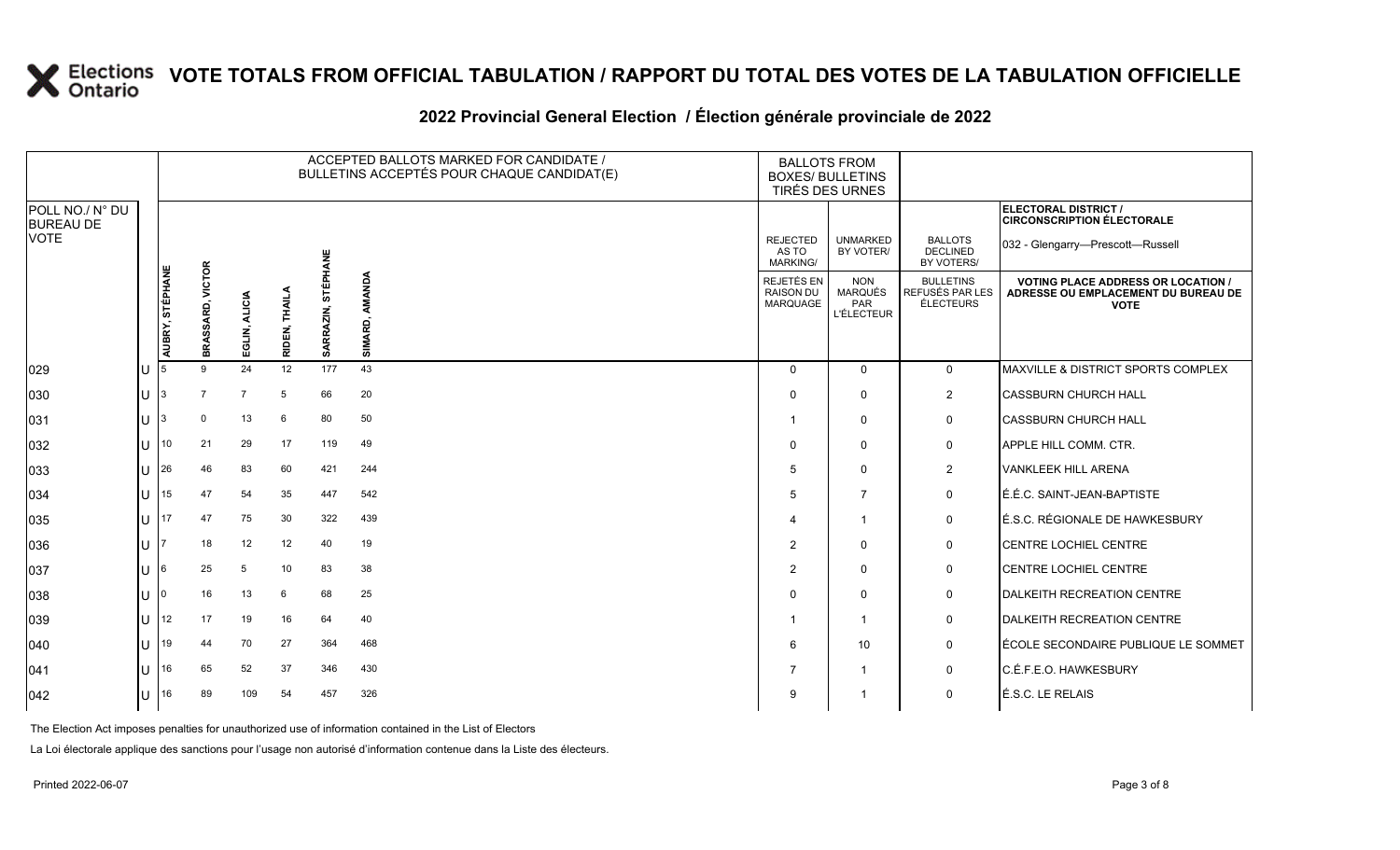### **2022 Provincial General Election / Élection générale provinciale de 2022**

|                                     |  |                 |                  |               |                |                        | ACCEPTED BALLOTS MARKED FOR CANDIDATE /<br>BULLETINS ACCEPTÉS POUR CHAQUE CANDIDAT(E) | <b>BALLOTS FROM</b><br><b>BOXES/ BULLETINS</b><br>TIRÉS DES URNES |                                                          |                                                         |                                                                                                 |
|-------------------------------------|--|-----------------|------------------|---------------|----------------|------------------------|---------------------------------------------------------------------------------------|-------------------------------------------------------------------|----------------------------------------------------------|---------------------------------------------------------|-------------------------------------------------------------------------------------------------|
| POLL NO./ N° DU<br><b>BUREAU DE</b> |  |                 |                  |               |                |                        |                                                                                       |                                                                   |                                                          |                                                         | <b>ELECTORAL DISTRICT /</b><br><b>CIRCONSCRIPTION ÉLECTORALE</b>                                |
| VOTE                                |  |                 |                  |               |                | PHANE                  |                                                                                       | <b>REJECTED</b><br>AS TO<br>MARKING/                              | <b>UNMARKED</b><br>BY VOTER/                             | <b>BALLOTS</b><br><b>DECLINED</b><br>BY VOTERS/         | 032 - Glengarry—Prescott—Russell                                                                |
|                                     |  | AUBRY, STÉPHANE | BRASSARD, VICTOR | EGLIN, ALICIA | RIDEN, THAIL.  | ii<br>STË<br>SARRAZIN, | AMANDA<br>SIMARD,                                                                     | REJETÉS EN<br><b>RAISON DU</b><br>MARQUAGE                        | <b>NON</b><br><b>MARQUÉS</b><br>PAR<br><b>L'ÉLECTEUR</b> | <b>BULLETINS</b><br>REFUSÉS PAR LES<br><b>ÉLECTEURS</b> | <b>VOTING PLACE ADDRESS OR LOCATION /</b><br>ADRESSE OU EMPLACEMENT DU BUREAU DE<br><b>VOTE</b> |
| 043                                 |  | 11              | 56               | 40            | 19             | 177                    | 122                                                                                   | $\Omega$                                                          | $\Omega$                                                 | $\mathbf 0$                                             | <b>GLEN ROBERTSON COMM. CTR.</b>                                                                |
| 044                                 |  |                 | 8                | 13            | 4              | 54                     | 42                                                                                    | $\Omega$                                                          | $\Omega$                                                 | 0                                                       | CTR. D'ACTION COMM. CTR.                                                                        |
| 045                                 |  |                 | 14               | 17            | 16             | 123                    | 83                                                                                    | 3                                                                 | $\Omega$                                                 | 0                                                       | <b>ICENTRE COMMUNAUTAIRE ST-EUGÈNE</b>                                                          |
| 046                                 |  |                 | 9                | 18            | $\overline{7}$ | 77                     | 89                                                                                    |                                                                   | $\Omega$                                                 | 0                                                       | <b>ICENTRE COMMUNAUTAIRE ST-EUGÈNE</b>                                                          |
| 047                                 |  |                 |                  | 8             | 11             | 79                     | 77                                                                                    | $\Omega$                                                          | $\Omega$                                                 | 0                                                       | CENTRE COMM. DE CHUTE À BLONDEAU                                                                |
| 048                                 |  |                 |                  | 9             | 8              | 85                     | 67                                                                                    | $\Omega$                                                          | $\Omega$                                                 | $\mathbf 0$                                             | CENTRE COMM. DE CHUTE À BLONDEAU                                                                |
| 700                                 |  |                 |                  |               |                |                        | COMBINED WITH 701 / COMBINÉ À 701                                                     |                                                                   |                                                          |                                                         |                                                                                                 |
| 701                                 |  |                 |                  | 3             | $\overline{0}$ | $\overline{2}$         | 21                                                                                    | $\Omega$                                                          | $\mathbf{0}$                                             | 0                                                       | <b>SARSFIELD COLONIAL HOME</b>                                                                  |
| 702                                 |  |                 | 2                | $\mathbf 0$   | $\overline{0}$ | 3                      | 9                                                                                     | $\Omega$                                                          | $\Omega$                                                 | $\overline{1}$                                          | <b>MANOIR CARILLON MANOR</b>                                                                    |
| 703                                 |  |                 | $\Omega$         | 2             | $\mathbf 0$    | 2                      | 9                                                                                     | $\Omega$                                                          | $\Omega$                                                 | 0                                                       | RÉSIDENCE STE-MARIE RES.                                                                        |
| 704                                 |  |                 |                  | $\Omega$      |                | 5                      | $\overline{7}$                                                                        | $\Omega$                                                          | $\Omega$                                                 | 0                                                       | <b>RÉSIDENCE CHAMPAGNE</b>                                                                      |
| 705                                 |  |                 | $\mathcal{P}$    | 2             | $\overline{1}$ | 29                     | 20                                                                                    | $\overline{2}$                                                    | $\mathbf 0$                                              | $\overline{1}$                                          | <b>RUSSELL MEADOWS RETIREMENT</b><br><b>COMMUNITY</b>                                           |
| 706                                 |  |                 |                  | $\Omega$      | $\overline{0}$ | $\mathbf 0$            | $\mathbf 0$                                                                           | $\Omega$                                                          | $\mathbf 0$                                              | $\mathbf 0$                                             | RÉSIDENCE JARDINS BELLE RIVE                                                                    |
| 707                                 |  |                 | 2                | 2             | $\overline{1}$ | 15                     | 46                                                                                    |                                                                   |                                                          |                                                         | MANOIR ROCKLAND MANOR                                                                           |

The Election Act imposes penalties for unauthorized use of information contained in the List of Electors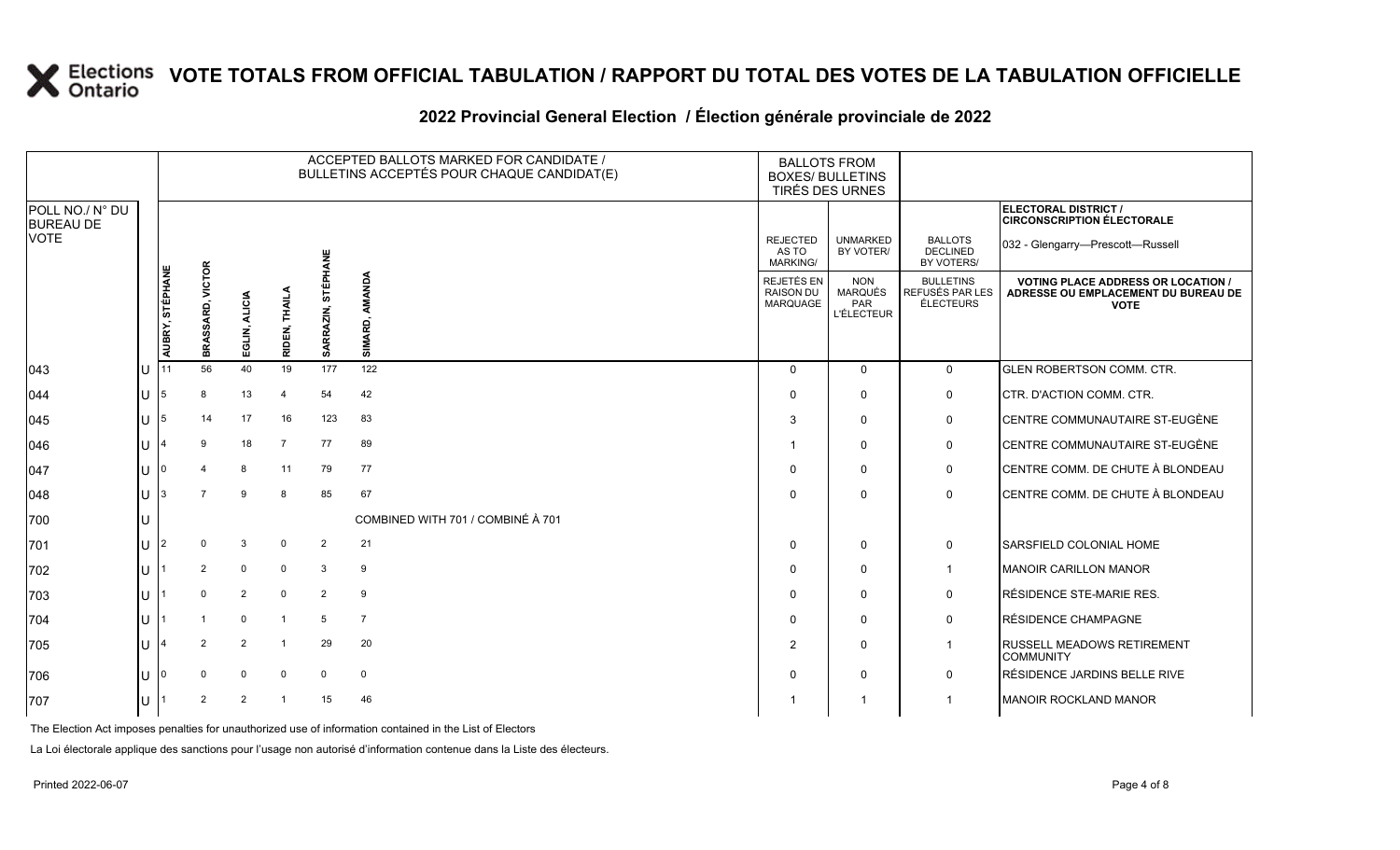### **2022 Provincial General Election / Élection générale provinciale de 2022**

|                                     |   |                 |                  |                |               |                    | ACCEPTED BALLOTS MARKED FOR CANDIDATE /<br>BULLETINS ACCEPTÉS POUR CHAQUE CANDIDAT(E) |                                                   | <b>BALLOTS FROM</b><br><b>BOXES/ BULLETINS</b><br>TIRÉS DES URNES |                                                  |                                                                                                 |
|-------------------------------------|---|-----------------|------------------|----------------|---------------|--------------------|---------------------------------------------------------------------------------------|---------------------------------------------------|-------------------------------------------------------------------|--------------------------------------------------|-------------------------------------------------------------------------------------------------|
| POLL NO./ N° DU<br><b>BUREAU DE</b> |   |                 |                  |                |               |                    |                                                                                       |                                                   |                                                                   |                                                  | ELECTORAL DISTRICT /<br><b>CIRCONSCRIPTION ÉLECTORALE</b>                                       |
| VOTE                                |   |                 |                  |                |               |                    |                                                                                       | <b>REJECTED</b><br>AS TO<br><b>MARKING/</b>       | <b>UNMARKED</b><br>BY VOTER/                                      | <b>BALLOTS</b><br><b>DECLINED</b><br>BY VOTERS/  | 032 - Glengarry—Prescott—Russell                                                                |
|                                     |   | AUBRY, STÉPHANE | BRASSARD, VICTOR | EGLIN, ALICIA  | RIDEN, THAILA | SARRAZIN, STÉPHANE | SIMARD, AMANDA                                                                        | <b>REJETÉS EN</b><br><b>RAISON DU</b><br>MARQUAGE | <b>NON</b><br>MARQUÉS<br>PAR<br>L'ÉLECTEUR                        | <b>BULLETINS</b><br>REFUSÉS PAR LES<br>ÉLECTEURS | <b>VOTING PLACE ADDRESS OR LOCATION /</b><br>ADRESSE OU EMPLACEMENT DU BUREAU DE<br><b>VOTE</b> |
| 708                                 |   |                 | 3                | $\overline{2}$ | $\Omega$      | $\Delta$           | $\overline{7}$                                                                        |                                                   | $\Omega$                                                          | $\mathbf{0}$                                     | ROCKLAND RESIDENCE                                                                              |
| 709                                 | U | 0               |                  | $\Omega$       |               | 2                  | 24                                                                                    |                                                   | $\Omega$                                                          | $\mathbf 0$                                      | L'OASIS RÉSIDENCE SIMON                                                                         |
| 710                                 |   |                 |                  |                |               |                    | COMBINED WITH 713 / COMBINÉ À 713                                                     |                                                   |                                                                   |                                                  |                                                                                                 |
| 711                                 |   |                 |                  | 4              | 2             | $\overline{2}$     | 23                                                                                    |                                                   | $\mathbf 0$                                                       | $\mathbf 0$                                      | <b>RÉSIDENCE ST-MATHIEU</b>                                                                     |
| 712                                 |   |                 |                  | 2              |               | 8                  | 38                                                                                    |                                                   | 0                                                                 | 0                                                | RÉSIDENCE LE PAVILLON                                                                           |
| 713                                 |   |                 | $\overline{2}$   | $\overline{7}$ |               | 18                 | 58                                                                                    | 2                                                 | $\mathbf 0$                                                       | $\mathbf 0$                                      | <b>RÉSIDENCE LIMOGES</b>                                                                        |
| 714                                 |   |                 |                  |                |               |                    | COMBINED WITH 713 / COMBINÉ À 713                                                     |                                                   |                                                                   |                                                  |                                                                                                 |
| 715                                 |   |                 |                  | $\overline{2}$ |               | $\overline{4}$     | 25                                                                                    | $\overline{2}$                                    | $\mathbf{0}$                                                      | $\mathbf{0}$                                     | CENTRE D'ACCUEIL ROGER-SÉGUIN                                                                   |
| 716                                 |   |                 |                  |                |               |                    | COMBINED WITH 713 / COMBINÉ À 713                                                     |                                                   |                                                                   |                                                  |                                                                                                 |
| 717                                 |   | I٥              | $\Omega$         | $\mathbf 0$    | 0             | $\mathbf 0$        | $\mathbf 0$                                                                           | $\Omega$                                          | $\mathbf 0$                                                       | $\mathbf 0$                                      | ST. PASCAL RESIDENCE                                                                            |
| 718                                 |   |                 | $\Omega$         | $\overline{1}$ | $\mathbf 0$   | $\mathbf{1}$       | 8                                                                                     | $\Omega$                                          | $\mathbf 0$                                                       | $\mathbf 0$                                      | CARESSANT CARE BOURGET                                                                          |
| 719                                 |   |                 | <sup>0</sup>     | $\mathbf 0$    | $\mathbf 0$   | 9                  | 21                                                                                    |                                                   | $\mathbf 0$                                                       | $\mathsf{O}$                                     | <b>VILLA ST-ALBERT</b>                                                                          |
| 720                                 |   |                 | $\overline{2}$   | $\overline{2}$ | 2             | 6                  | 23                                                                                    | $\Omega$                                          | 0                                                                 | $\mathsf{O}$                                     | RÉSIDENCE ST-FRANÇOIS RES.                                                                      |
| 721                                 |   |                 | $\overline{2}$   | $\overline{2}$ |               | 2                  | 9                                                                                     | $\Omega$                                          | $\mathbf 0$                                                       | $\mathbf{0}$                                     | RÉSIDENCE MON CHEZ NOUS                                                                         |

The Election Act imposes penalties for unauthorized use of information contained in the List of Electors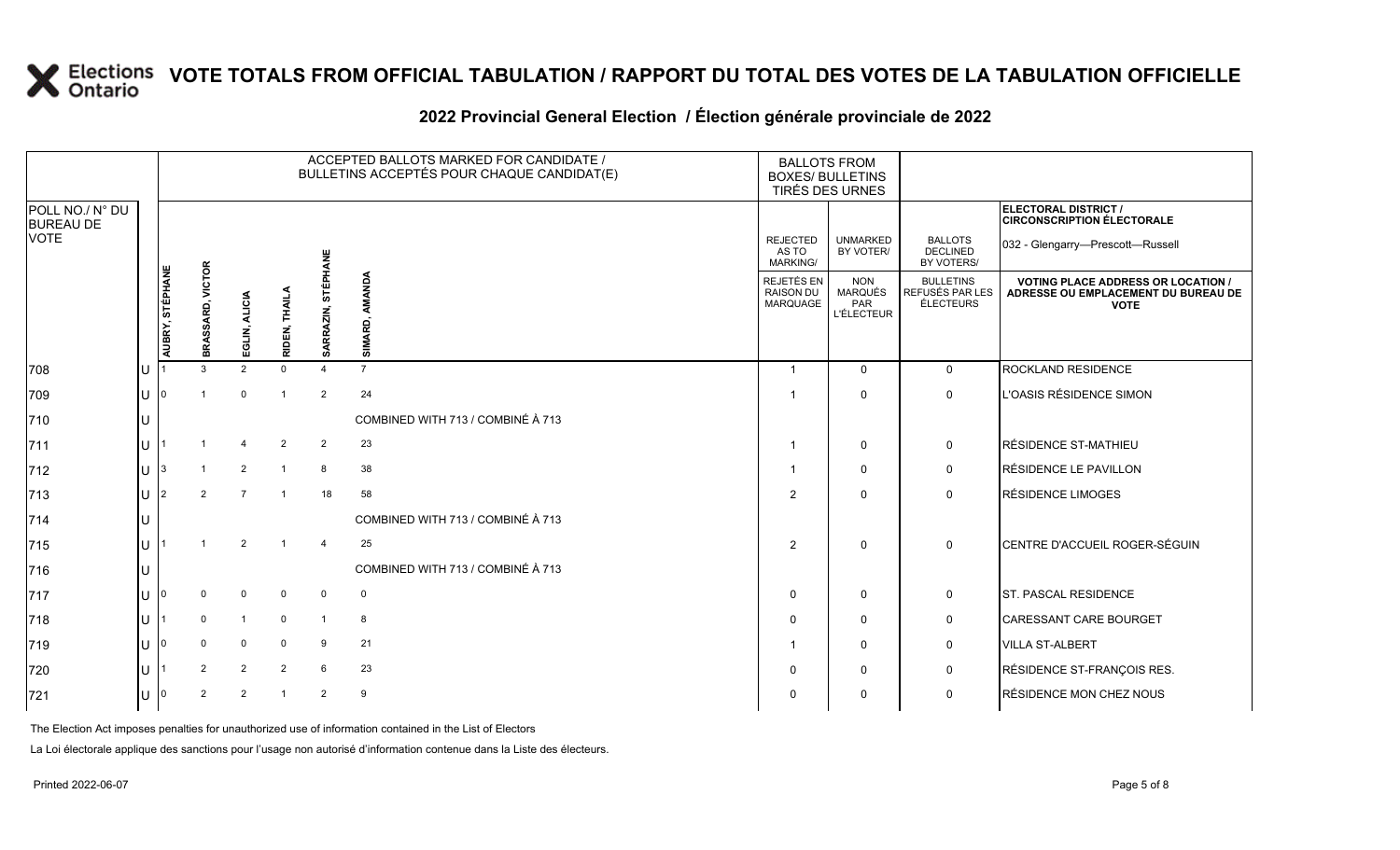### **2022 Provincial General Election / Élection générale provinciale de 2022**

|                                     |     |                 |                  |                |                         |                      | ACCEPTED BALLOTS MARKED FOR CANDIDATE /<br>BULLETINS ACCEPTÉS POUR CHAQUE CANDIDAT(E) | <b>BALLOTS FROM</b><br><b>BOXES/ BULLETINS</b><br>TIRÉS DES URNES |                                                          |                                                  |                                                                                                 |
|-------------------------------------|-----|-----------------|------------------|----------------|-------------------------|----------------------|---------------------------------------------------------------------------------------|-------------------------------------------------------------------|----------------------------------------------------------|--------------------------------------------------|-------------------------------------------------------------------------------------------------|
| POLL NO./ N° DU<br><b>BUREAU DE</b> |     |                 |                  |                |                         |                      |                                                                                       |                                                                   |                                                          |                                                  | ELECTORAL DISTRICT /<br><b>CIRCONSCRIPTION ÉLECTORALE</b>                                       |
| <b>VOTE</b>                         |     |                 |                  |                |                         | HANE                 |                                                                                       | <b>REJECTED</b><br>AS TO<br><b>MARKING/</b>                       | <b>UNMARKED</b><br>BY VOTER/                             | <b>BALLOTS</b><br><b>DECLINED</b><br>BY VOTERS/  | 032 - Glengarry-Prescott-Russell                                                                |
|                                     |     | AUBRY, STÉPHANE | BRASSARD, VICTOR | EGLIN, ALICIA  | <b>THAILA</b><br>RIDEN, | 5T<br>5<br>SARRAZIN, | AMANDA<br>SIMARD,                                                                     | REJETÉS EN<br><b>RAISON DU</b><br>MARQUAGE                        | <b>NON</b><br><b>MARQUÉS</b><br>PAR<br><b>L'ÉLECTEUR</b> | <b>BULLETINS</b><br>REFUSÉS PAR LES<br>ÉLECTEURS | <b>VOTING PLACE ADDRESS OR LOCATION /</b><br>ADRESSE OU EMPLACEMENT DU BUREAU DE<br><b>VOTE</b> |
| 722                                 | lU  |                 | $\Omega$         | $\Omega$       |                         | 5                    | 3                                                                                     | $\mathbf{0}$                                                      | $\Omega$                                                 | $\mathsf{O}$                                     | PINECREST NURSING HOME                                                                          |
| 723                                 | IU  | 0               | $\Omega$         | $\overline{2}$ | $\mathbf 0$             | 3                    | 19                                                                                    | $\Omega$                                                          | $\mathbf 0$                                              | 0                                                | <b>VILLA ST. LUC</b>                                                                            |
| 724                                 | lU. | $\overline{2}$  | $\Omega$         | 3              | $\overline{0}$          | $\mathbf{3}$         | $\overline{2}$                                                                        | $\Omega$                                                          | $\mathbf 0$                                              | $\mathbf 0$                                      | RÉSIDENCE LES QUATRE SAISONS                                                                    |
| 725                                 | IU. | $\overline{2}$  | $\mathbf 0$      | $\overline{1}$ | $\mathbf 0$             | 8                    | $\overline{7}$                                                                        | $\Omega$                                                          | $\Omega$                                                 | 0                                                | CTR. D'ACCUEIL MON CHEZ NOUS                                                                    |
| 726                                 | ΙU  | $\overline{2}$  | $\Omega$         | 0              | $\mathbf 0$             | 10                   | 19                                                                                    |                                                                   | $\mathbf 0$                                              | 0                                                | <b>AUBERGE PLEIN SOLEIL</b>                                                                     |
| 727                                 | lU. |                 |                  | $\overline{2}$ | $\mathbf 0$             | $\overline{2}$       | $5\phantom{.0}$                                                                       |                                                                   | $\mathbf 0$                                              | 0                                                | <b>PENSION DU BONHEUR</b>                                                                       |
| 728                                 | ΙU  | 0               | $\Omega$         | $\overline{1}$ | $\overline{1}$          | 2                    | 9                                                                                     | $\Omega$                                                          | $\Omega$                                                 | $\mathsf{O}$                                     | LE MANOIR CALEDONIA                                                                             |
| 729                                 | lU  | 3               | $\overline{2}$   | 0              | $\mathbf 0$             | 9                    | 13                                                                                    |                                                                   | $\mathbf 0$                                              | 0                                                | <b>MAXVILLE MANOR</b>                                                                           |
| 730                                 | ΙU  | 0               | $\Omega$         | 0              | $\overline{1}$          | $\overline{2}$       | 9                                                                                     | $\Omega$                                                          | $\mathbf 0$                                              | 0                                                | RÉS. CHAMPLAIN L.T.C. RES.                                                                      |
| 731                                 | lU. | $\overline{2}$  | $\Omega$         | $\overline{1}$ | $\overline{1}$          | 12                   | $\overline{7}$                                                                        | $\Omega$                                                          | $\Omega$                                                 | $\mathsf{O}$                                     | <b>HERITAGE LODGE</b>                                                                           |
| 732                                 | IU. | $\overline{2}$  | $\Omega$         | $\mathbf 0$    | $\mathbf 0$             | $\mathbf 0$          | $\overline{7}$                                                                        | $\Omega$                                                          | $\mathbf 0$                                              | 0                                                | MACDONALD RESIDENCE                                                                             |
| 733                                 | ΙU  |                 | $\Omega$         | $\mathbf 0$    | 0                       | $\overline{4}$       | 15                                                                                    |                                                                   | $\mathbf 0$                                              | $\overline{1}$                                   | MANOIR MCGILL MANOR (342 MCGILL ST)                                                             |
| 734                                 | lU. | 2               | $\Omega$         | $\mathbf 0$    | $\mathbf 0$             | 10                   | 44                                                                                    | $\overline{2}$                                                    | $\mathbf 0$                                              | $\mathsf{O}$                                     | MANOIR MCGILL MANOR (261 MCGILL ST)                                                             |
| 735                                 | lU. |                 | $\Omega$         | $\overline{1}$ | $\overline{0}$          | 13                   | 19                                                                                    | 0                                                                 | $\mathbf 0$                                              | $\mathbf 0$                                      | RÉSIDENCE PLACE MONT ROC                                                                        |

The Election Act imposes penalties for unauthorized use of information contained in the List of Electors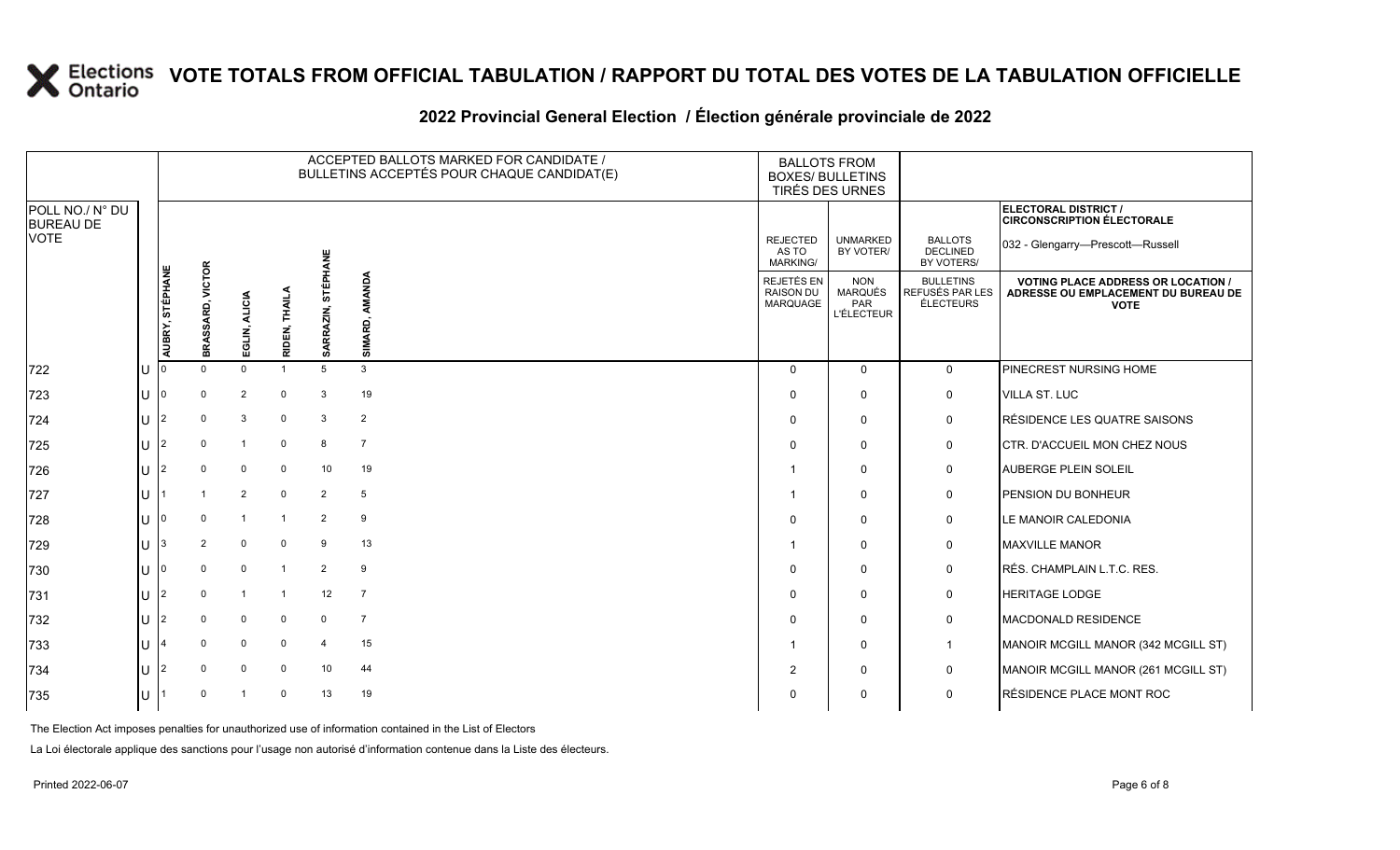#### **2022 Provincial General Election / Élection générale provinciale de 2022**

|                                     |                 |                            |                |                        | ACCEPTED BALLOTS MARKED FOR CANDIDATE /<br>BULLETINS ACCEPTÉS POUR CHAQUE CANDIDAT(E) |                   |                                             | <b>BALLOTS FROM</b><br><b>BOXES/ BULLETINS</b><br>TIRÉS DES URNES |                                                  |                                                                                               |
|-------------------------------------|-----------------|----------------------------|----------------|------------------------|---------------------------------------------------------------------------------------|-------------------|---------------------------------------------|-------------------------------------------------------------------|--------------------------------------------------|-----------------------------------------------------------------------------------------------|
| POLL NO./ N° DU<br><b>BUREAU DE</b> |                 |                            |                |                        |                                                                                       |                   |                                             |                                                                   |                                                  | <b>ELECTORAL DISTRICT /</b><br><b>CIRCONSCRIPTION ÉLECTORALE</b>                              |
| <b>VOTE</b>                         |                 |                            |                |                        |                                                                                       |                   | <b>REJECTED</b><br>AS TO<br><b>MARKING/</b> | <b>UNMARKED</b><br>BY VOTER/                                      | <b>BALLOTS</b><br><b>DECLINED</b><br>BY VOTERS/  | 032 - Glengarry-Prescott-Russell                                                              |
|                                     | AUBRY, STÉPHANE | <b>VICTOR</b><br>BRASSARD, | EGLIN, ALICIA  | <b>THAIL</b><br>RIDEN, | <b>STÉPHANE</b><br>SARRAZIN,                                                          | AMANDA<br>SIMARD, | REJETÉS EN<br><b>RAISON DU</b><br>MARQUAGE  | <b>NON</b><br><b>MARQUÉS</b><br>PAR<br><b>L'ÉLECTEUR</b>          | <b>BULLETINS</b><br>REFUSÉS PAR LES<br>ÉLECTEURS | <b>VOTING PLACE ADDRESS OR LOCATION</b><br>ADRESSE OU EMPLACEMENT DU BUREAU DE<br><b>VOTE</b> |
| 736                                 |                 | $\Omega$                   |                |                        | 10                                                                                    | 25                | $\Omega$                                    | $\Omega$                                                          | $\mathbf{1}$                                     | RÉSIDENCE PRESCOTT-RUSSELL RES.                                                               |
| 737                                 |                 | $\Omega$                   |                | $\Omega$               | $\mathbf 0$                                                                           | 10                | $\Omega$                                    | $\Omega$                                                          | 0                                                | <b>PLACE RIDEAU</b>                                                                           |
| 738                                 |                 | U                          | $\overline{2}$ | 2                      | $\overline{4}$                                                                        | 6                 | $\overline{1}$                              |                                                                   | $\mathbf 0$                                      | THE PALACE LONG-TERM CARE HOME                                                                |
| 739                                 |                 | $\Omega$                   | $\overline{1}$ | $\mathbf 0$            | $\mathbf{1}$                                                                          | 9                 | $\Omega$                                    | $\Omega$                                                          | $\mathsf{O}$                                     | THE PALACE RETIREMENT RES.                                                                    |
| 740                                 |                 | 2                          | $\mathbf 0$    |                        | 9                                                                                     | 17                | $\Omega$                                    | $\Omega$                                                          | $\mathbf 0$                                      | <b>CHATEAU GLENGARRY</b>                                                                      |
| 741                                 |                 | $\Omega$                   |                |                        | 5                                                                                     | 24                | $\overline{\mathbf{1}}$                     | 0                                                                 | $\mathbf{1}$                                     | <b>AQUATRIA RETIREMENT HOME</b>                                                               |
| ADV001                              |                 | 10                         | 30             | 23                     | 231                                                                                   | 328               | $\overline{\mathcal{A}}$                    | 6                                                                 | 0                                                | <b>HAWKESBURY MALL</b>                                                                        |
| ADV002                              | 37              | 90                         | 210            | 102                    | 1136                                                                                  | 1451              | 29                                          | 11                                                                | $\mathbf 1$                                      | <b>HAWKESBURY MALL</b>                                                                        |
| ADV003                              | 10              | 11                         | 37             | 8                      | 225                                                                                   | 320               | $\overline{1}$                              |                                                                   | $\mathsf{O}$                                     | <b>ROYAL PLAZA</b>                                                                            |
| ADV004                              | 18              | 23                         | 57             | 27                     | 429                                                                                   | 516               | 6                                           | $\overline{2}$                                                    | $\mathbf 0$                                      | COMPLEXE J.R. BRISSON COMPLEX                                                                 |
| ADV005                              |                 | 16                         | 58             | 32                     | 413                                                                                   | 307               | -1                                          |                                                                   | $\mathsf{O}$                                     | CENTRE COMMUNAUTAIRE DE MARIONVILLE                                                           |
| ADV006                              |                 | 8                          | 17             | 10                     | 76                                                                                    | 84                | $\overline{2}$                              | 0                                                                 | 0                                                | CLUB D'AGE D'OR RENAISSANCE                                                                   |
| ADV007                              |                 | 15                         | 71             | 35                     | 600                                                                                   | 430               | $\overline{A}$                              | $\overline{2}$                                                    | $\mathbf 0$                                      | MAPLE HALL - CUMBERLAND LIONS CLUB                                                            |
| ADV008                              | 15              | 67                         | 85             | 49                     | 481                                                                                   | 305               | 6                                           | $\overline{2}$                                                    | $\mathbf 0$                                      | <b>VANKLEEK HILL ARENA</b>                                                                    |

The Election Act imposes penalties for unauthorized use of information contained in the List of Electors